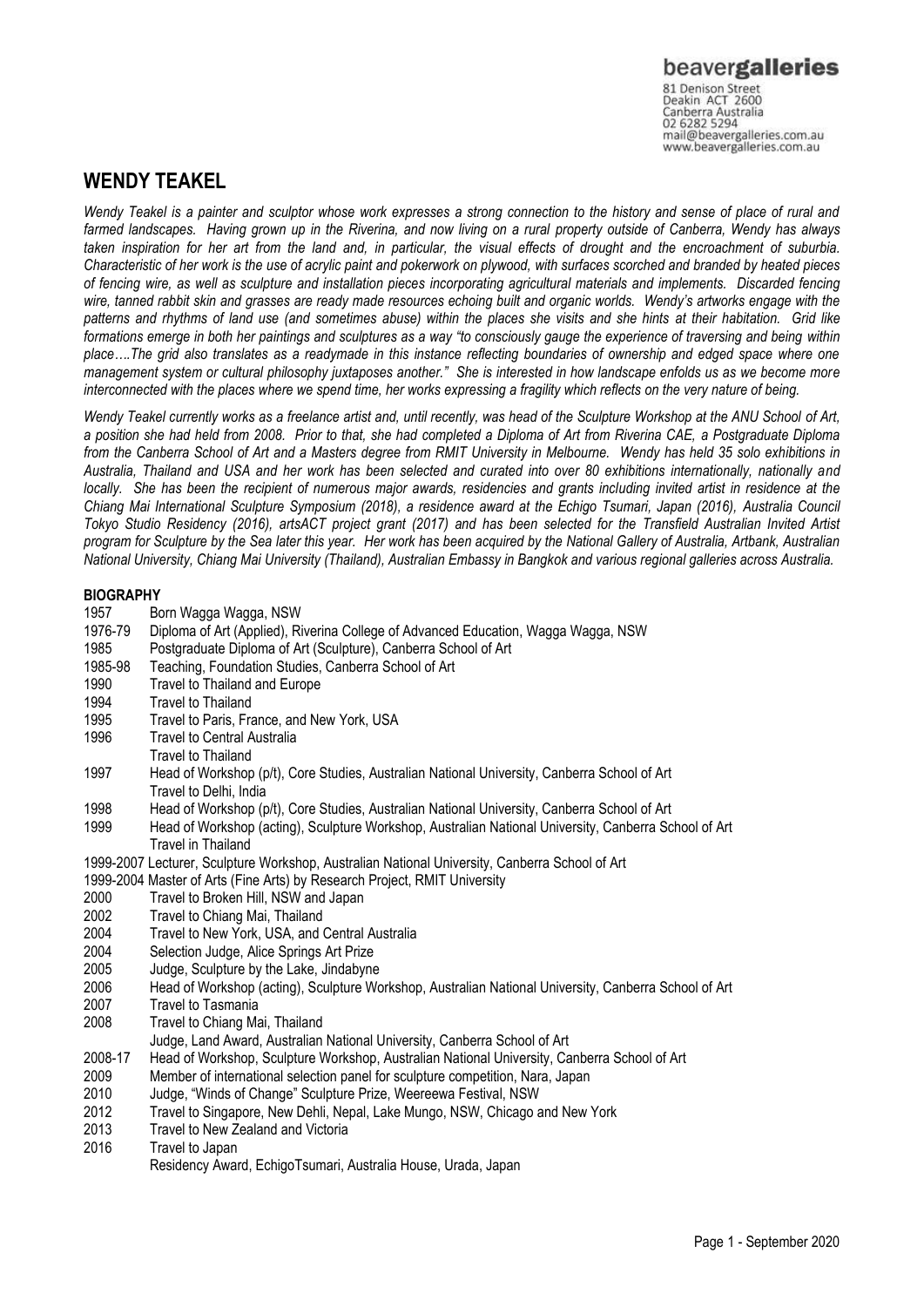#### **SOLO EXHIBITIONS**

- 
- 2018 "Land Trace", Beaver Galleries, Canberra "Mungo Traces", Beaver Galleries, Canberra "Residency Exhibition", Columbia State University, Arts Faculty Gallery, Clumbus, Georgia, USA "Images of Calperum", Catherine Asquith Gallery, Melbourne
- 2010 "Touching dust", Stella Downer Fine Art, Sydney
- "Remnants", Beaver Galleries, Canberra
- 2009 "Parched" (with Meg Buchanan), Wagga Wagga Art Gallery, NSW
- "Seasonal tracks", Catherine Asquith Gallery, Melbourne
- 2007 "Parched", Beaver Galleries, Canberra
- "Drylands", Catherine Asquith Gallery, Melbourne
- 2006 "Something about farming and The Lake", Weerewa Festival, Canberra Museum and Gallery
- "Something about farming", Catherine Asquith Gallery, Melbourne
- 2005 "Farm traces", Stella Downer Fine Art, Sydney "Landmarks", Catherine Asquith Gallery, Melbourne "Bush traces", Neo Gallery, Brisbane
- 2004 "Paddock Traces", Master of Arts (Fine Art) exhibition, Project Space & Spare Room, RMIT University, Melbourne "Trace and Land", Beaver Galleries, Canberra
- 2003 "Drought & Fire", Stella Downer Fine Art, Sydney
- "Landscape" (with Judy Holding), Penny School Gallery, Maldon, Vic
- 2002 "Cultural Spaces", (short survey exhibition), Canberra Museum and Gallery
- "Crossing Place", Beaver Galleries, Canberra
- 2001 "From the Land", Docker Street Gallery, Wagga Wagga, NSW
- 2000 "Marks and Territory", Bega Regional Art Gallery, NSW; The Project Space, Wollongong, NSW
- 1999 "Traces", Beaver Galleries, Canberra
- "Habitat", Faculty of Fine Arts Gallery, KhonKaen University, Thailand
- 1997 "Connections", Faculty of Fine Arts Gallery, Chiang Mai University, Thailand
	- "Connections II", Dept. of Art Education Gallery, Prince of Songkla University, Pattani, Thailand
- "Origins and Departures V", Albury Regional Art Gallery, NSW
- 1996 "Origins and Departures II", City Art Gallery, Wagga Wagga, NSW "Origins and Departures III", Bathurst Regional Art Gallery, NSW "Origins and Departure IV", Lismore Regional Gallery, NSW "Island", Anima Gallery, Adelaide
- 1995 "Surface Tension", 24HR Art Contemporary Art Space, Darwin
- 1994 "Origins and Departures", Canberra Contemporary Art Space
- 1992 "Inscapes", Crawford Gallery, Sydney
- 1991 "Labyrinth", Canberra Contemporary Art Space
- "Recent Works", Ben Grady Gallery, Canberra
- 1988 "Recent Works", The Performance Space, Sydney

## **SELECTED GROUP EXHIBITIONS**

- 2020 Kangaroo Valley Art Prize, NSW
- 2019 "Sculpture at Scenic World", Winner Major Award, Blue Mountains NSW
- 2018 "20 years of collection visual art @ CMAG", Canberra Museum and Gallery
- "30 SPro International Sculpture Symposium", Chiang Mai University Art Centre
- 2017 "Small works 2017", Beaver Galleries, Canberra Ravenswood Art Prize, Ravenswood School, NSW "Paper works", 9Art Gallery, Bann Tuek Art Centre, Chaing Rai, Thailand 2016 "Small works 2016", Beaver Galleries, Canberra "Contour 556", Canberra
	- "Geidai-Dori", Satellite Gallery, Aichi, Japan
- "Different cloth, common threads" (with David Jensz), Goulburn Regional Gallery, NSW
- 2015 "CHAT: Exchange", Chiang Mai University Art Museum, Chiang Mai, Thailand
- 2014 "Small works", Beaver Galleries, Canberra
- "CHAT: CMU Faculty of Fine Arts and ANU School of Art", ANU School of Art Gallery, Canberra "Small sculpture", Bermagui, NSW
- 2013 "Kedumba Drawing Award", Wild Valley Art Park, NSW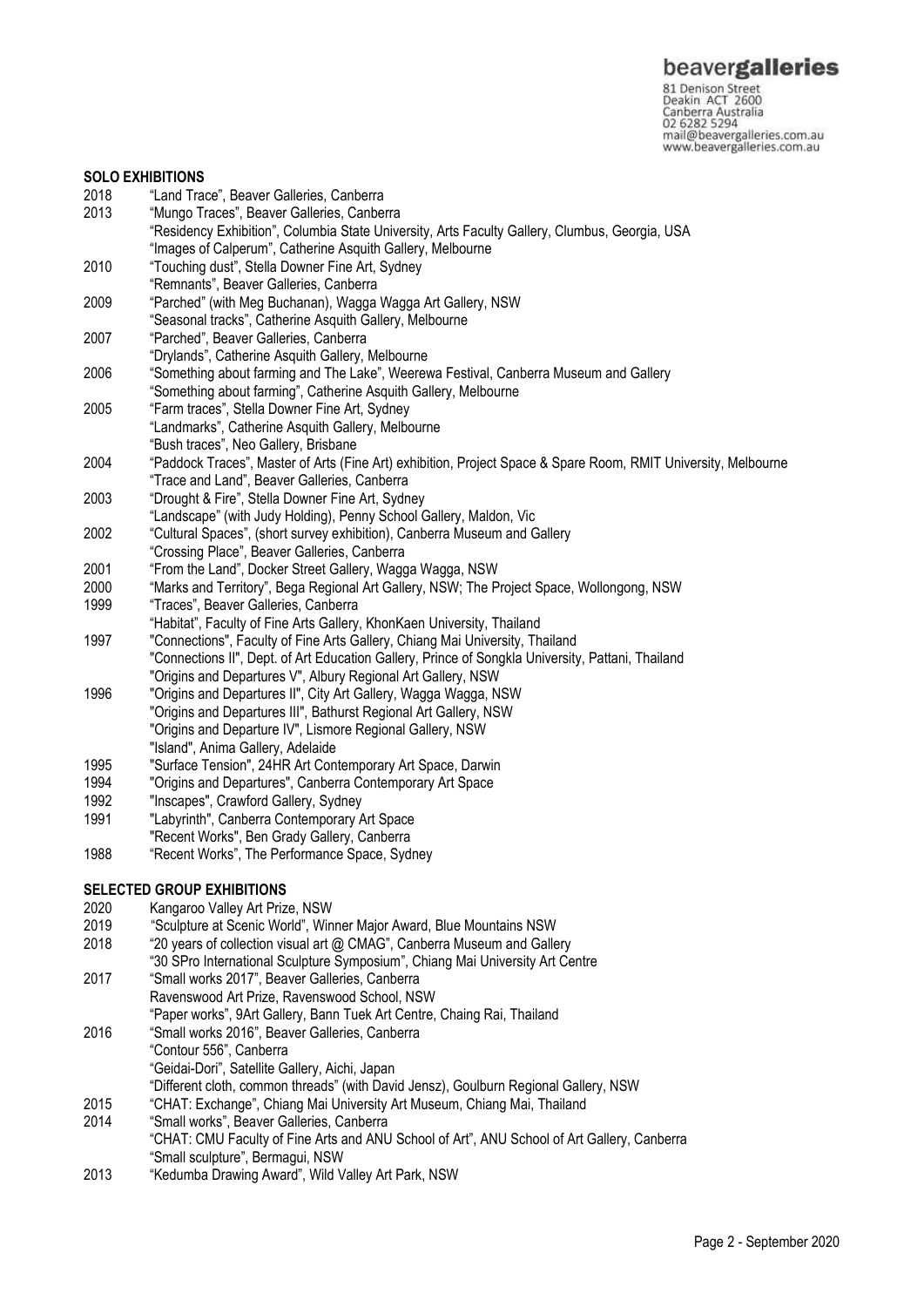**beavergalleries**<br> **S1 Denison Street**<br>
Deakin ACT 2600<br>
Canberra Australia<br>
02 6282 5294<br>
mail@beavergalleries.com.au<br>
www.beavergalleries.com.au

|      | "But Mostly Air", alumni exhibition, ANU School of Art Gallery<br>"The Dog Show", Articulate Gallery, Sydney                                                                    |
|------|---------------------------------------------------------------------------------------------------------------------------------------------------------------------------------|
|      | "Momentum", Belconnen Arts Centre, Canberra                                                                                                                                     |
|      | "The Country Show", Bega Regional Art Gallery, NSW                                                                                                                              |
| 2012 | "Marking Place", Canberra Museum and Art Gallery                                                                                                                                |
| 2011 | "Weaving Art and Change", Siddhartha Gallery, Kathmandu, Nepal<br>"Mallee", ANU School of Art Gallery, Canberra                                                                 |
|      | "Weaving art and change", fortyfive downstairs, Melbourne                                                                                                                       |
|      | "View Points - Approach to landscape", Catherine Asquith Gallery, Melbourne                                                                                                     |
| 2010 | "Something in the air", Canberra Museum and Gallery                                                                                                                             |
|      | "Countryscapes", Glass House Regional Gallery, Port Macquarie Regional Gallery, NSW                                                                                             |
| 2009 | Outback Art Prize, Broken Hill Regional Gallery, NSW                                                                                                                            |
|      | "The dog show", ANU School of Art Gallery, Canberra                                                                                                                             |
|      | "Grounded visions", Catherine Asquith Gallery, Melbourne                                                                                                                        |
| 2008 | "Barometer", part of the Weerewa Festival funded by the Gordon Darling Foundation, Canberra Glass Works Gallery                                                                 |
|      | "Pop Gan Eek KrangNeung - Meeting Once Mores", Chiang Mai Arts Centre, Chiang Mai University, Thailand                                                                          |
|      | Calleen Acquisitive Prize Exhibition, Cowra Regional Art Gallery, NSW<br>Macarthur Cook Art Award Exhibition, Fortyfivedownstairs Gallery, Melbourne                            |
|      | Fleurieu Water Prize Exhibition                                                                                                                                                 |
|      | "CMAG Collection Series: ACTTAB Collection", Canberra Museum and Gallery                                                                                                        |
|      | "Country Scapes", Country Energy Art Prize Exhibition, Broken Hill City Art Gallery, NSW                                                                                        |
| 2007 | "Residency Exhibition", (with David Jensz), Academy of the Arts Foyer, University of Tasmania                                                                                   |
|      | Macarthur Cook Inaugural Art Awards Exhibition, 45 downstairs, Melbourne                                                                                                        |
|      | "Sculpture, CMAG Collection Series", Canberra Museum and Gallery                                                                                                                |
| 2006 | "Recent Acquisitions", Mildura Regional Art Gallery, Vic                                                                                                                        |
|      | "Country Energy Art Prize", Parliament House, Sydney                                                                                                                            |
|      | Melbourne Art Fair (Beaver Galleries)                                                                                                                                           |
|      | "Wentworth Exhibition", Field Studies exhibition, ANU School of Art, Canberra<br>"River Connect Art Project", a Goulburn Broken Catchment and ANU field studies exhibition, Vic |
|      | "Fleurieu Peninsula Biennale Art Prize", Tinlins Wines, McLarenVale, SA                                                                                                         |
|      | "Festivite 2006" selected gallery artists, Catherine Asquith Gallery, Melbourne                                                                                                 |
|      | Cowra Art Prize, Cowra Regional Art Gallery, NSW                                                                                                                                |
| 2005 | Melbourne Affordable Art Show (Catherine Asquith Gallery)                                                                                                                       |
|      | Sydney Works on Paper Fair (Stella Downer Fine Art)                                                                                                                             |
|      | "Distant Noises", (Collaboration with Melissa Smith) Print Council of Australia, Manly Art Gallery, Sydney                                                                      |
|      | "Country Energy Art Prize", Grafton Regional Art Gallery, NSW                                                                                                                   |
|      | "Wet River - Dry Lake", Wentworth, NSW                                                                                                                                          |
|      | "Stock Show 2005", Catherine Asquith Gallery, Melbourne                                                                                                                         |
| 2004 | "Precious Platters", Jewish Museum exhibition, Sothebys Auction House, Melbourne<br>Melbourne Art Fair 2004 (Beaver Galleries)                                                  |
|      | "Ten Years", Faculty of Fine and Applied Arts, KhonKaen University, Thailand                                                                                                    |
|      | "Surface Indicators", Canberra School of Art, Australian National University, ACT                                                                                               |
| 2003 | "Distant Noises" (collaboration with Melissa Smith), Print Council of Australia, RMIT Faculty Gallery, Melbourne                                                                |
|      | "Insiders", ANU School of Art Sculptors, ANU School of Art Gallery, Canberra                                                                                                    |
|      | Robert Jacks Drawing Prize, Bendigo Art Gallery, Vic                                                                                                                            |
|      | "Paper 3", Stella Downer Fine Art, Sydney                                                                                                                                       |
|      | "Permanent Visions", Canberra Museum and Gallery, Canberra                                                                                                                      |
|      | Country Energy Art Prize Exhibition, New England Regional Art Museum, Armidale, NSW                                                                                             |
|      | Works on Paper Fair, Sydney (Stella Downer Fine Art)                                                                                                                            |
|      | Cowra Art Prize, Cowra Art Gallery, NSW<br>"Landscape: Gold & Water", Cowra Art Gallery and Orange Regional Gallery, NSW                                                        |
|      | "Landscape", (with Judy Holding): Penny School Gallery, Maldon, Vic                                                                                                             |
| 2002 | "Saisampan", Australian and Thai Contemporary Art Exhibition, Chiang Mai University Art Museum, Thailand                                                                        |
|      | "We are Australian", travelling exhibition under the auspices of the Australian Multicultural Foundation                                                                        |
|      | "32nd Alice Prize", Araluen Centre, Alice Springs, NT                                                                                                                           |
|      | "Factor 10", School of Art Gallery, Australian National University, Canberra                                                                                                    |
|      | "The Fleurieu Prize", McLaren Vale, SA                                                                                                                                          |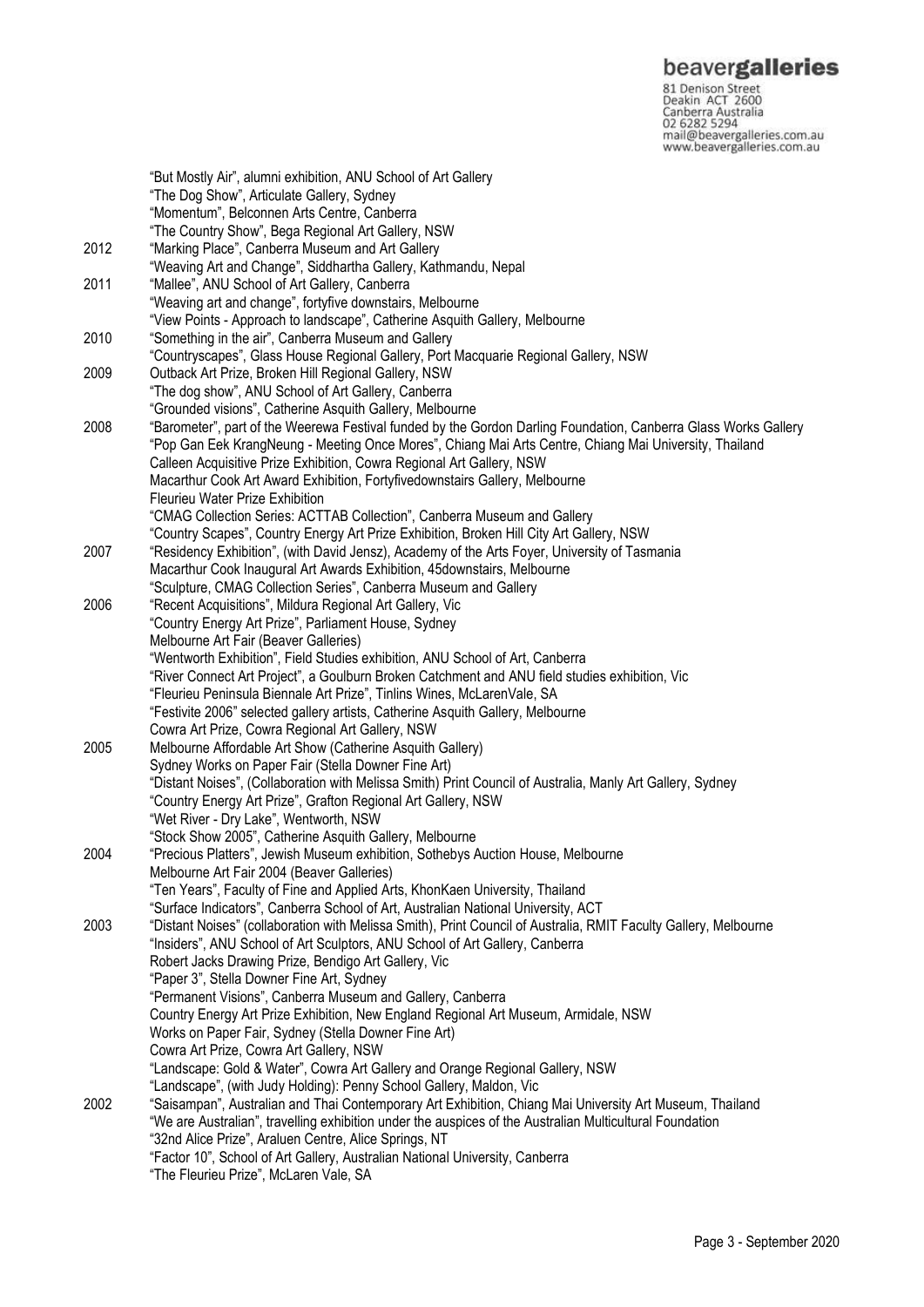**beavergalleries**<br> **S1 Denison Street**<br>
Deakin ACT 2600<br>
Canberra Australia<br>
02 6282 5294<br>
mail@beavergalleries.com.au<br>
www.beavergalleries.com.au

| 2001    | Melbourne Art Fair, Melbourne (Beaver Galleries)<br>"Fleming Muntz", Albury Regional Art Gallery, NSW<br>Canberra Art Prize, Italo-Australian Club, Canberra                                                                                                                            |
|---------|-----------------------------------------------------------------------------------------------------------------------------------------------------------------------------------------------------------------------------------------------------------------------------------------|
| 2000    | "Prelude", Canberra Museum and Gallery<br>Melbourne Art Fair 2000, Royal Exhibition Building, Melbourne (Beaver Galleries)<br>"A Thousand Colours, Visual Art for a Green ANU", Canberra School of Art Gallery<br>"National Works on Paper", Mornington Peninsula Regional Gallery, Vic |
|         | "Summer Selection", Beaver Galleries, Canberra                                                                                                                                                                                                                                          |
| 1999    | The Hutchins Art Prize 2000, The Long Gallery, Hobart<br>"Bundanon, continuing the vision", (with Helen Geier and Judy Holding): Swan Hill Regional Art Gallery, Vic, Shepparton<br>Art Gallery, Vic, Wagga Wagga City Gallery, NSW                                                     |
|         | "Looking at Landscape", Nolan Gallery, ACT<br>"We Are Australian", travelling exhibition under the auspices of the Australian Multicultural Foundation                                                                                                                                  |
|         | "30th Alice Prize exhibition", Araluen Arts Centre, Alice Springs, NT<br>"Outback Art Prize exhibition", Broken Hill Regional Art Gallery, NSW                                                                                                                                          |
| 1998    | "Desperately Seeking Canberra", Inaugural exhibition, Canberra Museum and Gallery<br>"Picture Disk exhibition", Art and Music Centre, Illawarra Institute of Technology, Goulburn Campus, NSW                                                                                           |
|         | "Outback Art Prize exhibition", Broken Hill Regional Art Gallery<br>"In two minds", (with Meg Buchanan), Canberra Contemporary Art Space, ACT                                                                                                                                           |
| 1997    | Contemporary Art Fair, Drill Hall Gallery, Canberra (Beaver Galleries)                                                                                                                                                                                                                  |
|         | "KHOJ International Artists Workshop", The Queen's Gallery, British Consulate, Delhi, India; Modi Foundation, Modinagar,<br>India                                                                                                                                                       |
|         | "AAAR! Australian Artists Against Racism", Canberra School of Art Foyer Gallery, ANU                                                                                                                                                                                                    |
| 1996    | "A Matter of Making II", Alumni Exhibition, Canberra School of Art                                                                                                                                                                                                                      |
| 1995    | Bathurst Invitation Art Purchase, Bathurst Regional Gallery, NSW                                                                                                                                                                                                                        |
|         | "Perceived Differently", Sculpture Forum, Drill Hall Gallery, ANU, Canberra                                                                                                                                                                                                             |
|         | 26th Alice Prize, Araluen Arts Centre, Alice Springs, NT<br>Outback Art Prize, Broken Hill City Art Gallery, NSW                                                                                                                                                                        |
| 1994-95 | "Out of the Box": Nolan Gallery, ACT; Campbelltown City Art Gallery, NSW; Bathurst Regional Art Gallery, NSW; Dubbo                                                                                                                                                                     |
|         | Regional Art Gallery, NSW; Mildura Arts Centre, Vic; Benalla City Art Gallery, Vic; Geraldton Art Gallery, WA; Lawrence                                                                                                                                                                 |
|         | Wilson Art Gallery, Perth; Bunbury Art Galleries, WA                                                                                                                                                                                                                                    |
| 1994    | 25th Alice Prize, Araluen Arts Centre, Alice Springs, NT                                                                                                                                                                                                                                |
|         | "A Brush With The Bush", Canberra Contemporary Art Space                                                                                                                                                                                                                                |
| 1993-95 | "Ratio" (with Helen Geier and Judy Holding): Benalla Art Gallery, Victoria; Goulburn Regional Art Gallery, NSW; Australian                                                                                                                                                              |
| 1993    | Embassy, Paris, France<br>Bathurst Art Purchase Exhibition, Bathurst Regional Gallery, NSW                                                                                                                                                                                              |
|         | Canberra Contemporary Art Fair, Drill Hall Gallery, ANU, Canberra                                                                                                                                                                                                                       |
| 1992    | "Addressing the Chair", Canberra Contemporary Art Space, Canberra                                                                                                                                                                                                                       |
|         | "A Clear Case: The CD Show", Ben Grady Gallery, Canberra                                                                                                                                                                                                                                |
| 1991    | Artstop Installation, Canberra (Collaboration with David Jensz)                                                                                                                                                                                                                         |
|         | Graeme Sturgeon Memorial Exhibition, Macquarie Galleries, Sydney                                                                                                                                                                                                                        |
| 1990    | "Changes", Judith Pugh Gallery, Melbourne                                                                                                                                                                                                                                               |
|         | "The Drawing Room", Ben Grady Gallery, Canberra                                                                                                                                                                                                                                         |
|         | "Conflict of Interests", Canberra Contemporary Art Space<br>"Canbrart", Drill Hall Gallery, ANU, Canberra                                                                                                                                                                               |
|         | "On Site", Meat Markets, Melbourne                                                                                                                                                                                                                                                      |
| 1989    | "Capital Art", Canberra Contemporary Art Space                                                                                                                                                                                                                                          |
| 1988    | 10th Mildura Sculpture Triennial, Mildura Arts Centre, Victoria                                                                                                                                                                                                                         |
|         | Diamond Valley Invitation Art Exhibition, Greensborough, Victoria                                                                                                                                                                                                                       |
| 1986    | Postgraduate Exhibition, Canberra School of Art Gallery                                                                                                                                                                                                                                 |
|         | "Wendy Teakel/David Jensz", Installations, Arts Council Gallery, Canberra                                                                                                                                                                                                               |
|         | "Sculpture for Melbourne", Gryphon Gallery, Melbourne                                                                                                                                                                                                                                   |
| 1985    | "David Jensz/Wendy Teakel", Installations: Wagga Wagga City Gallery, NSW                                                                                                                                                                                                                |
| 1984    | "Australian Sculpture Now", 2nd Australian Sculpture Triennial, National Gallery of Victoria<br>"David Jensz/Wendy Teakel", Installations: Canberra School of Art Gallery                                                                                                               |
| 1981    | "Self Investigation 3", Experimental Art Foundation, Adelaide (Performance with David Jensz)                                                                                                                                                                                            |
|         | 1st Australian Sculpture Triennial, Latrobe University, Melbourne                                                                                                                                                                                                                       |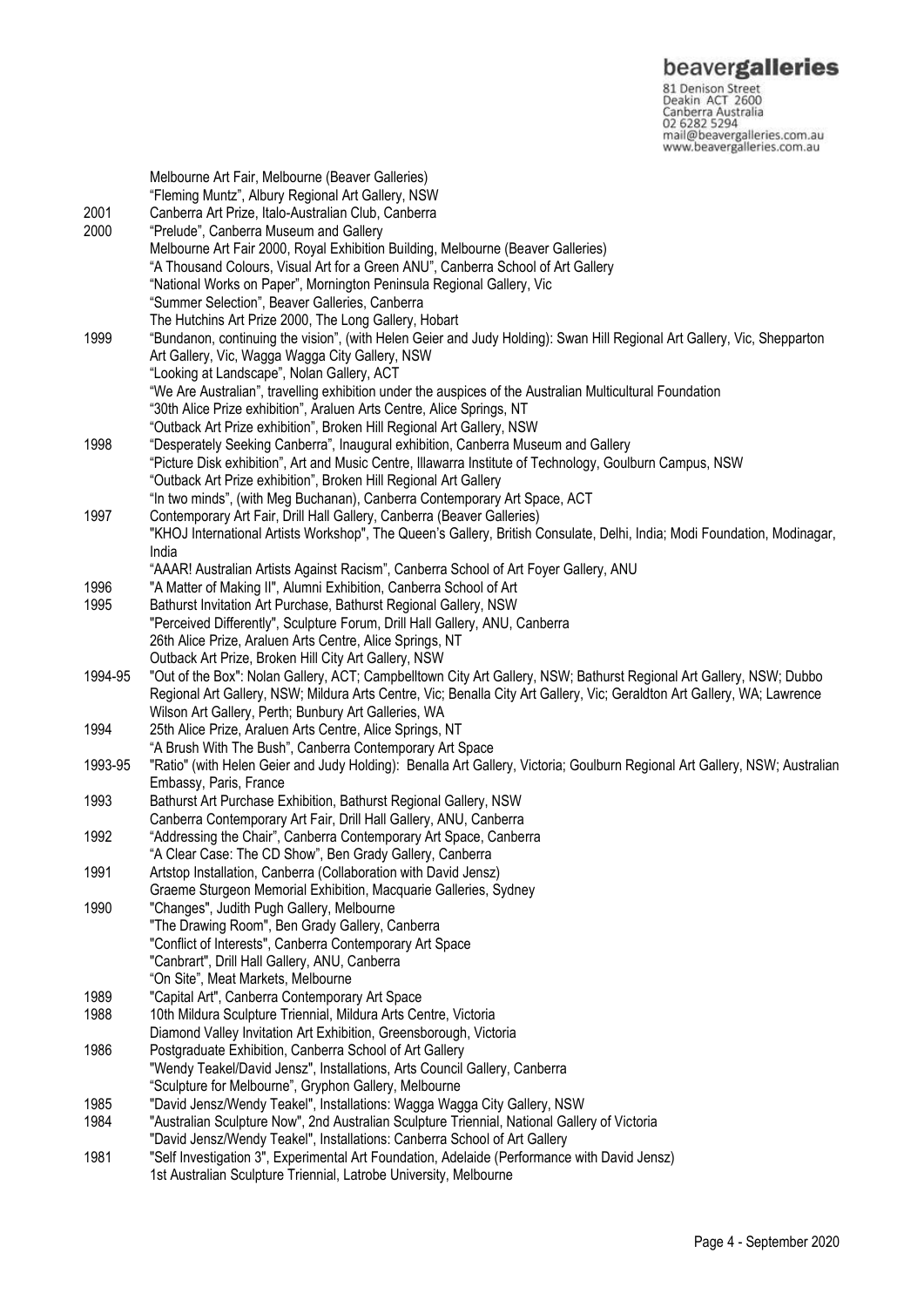"Vortex Inversion", ANZART, Christchurch, New Zealand (Performance with David Jensz)

- "Composition of Essential Exchange", ANZART, Christchurch, New Zealand (Installation with David Jensz)
- 1980 "Wollongong Art Purchase", Wollongong City Gallery, NSW
- "Self Investigation 2", ACT 2, Canberra (Performance with David Jenz)
- 1979 "Self Investigation 1", Riverina College of Advanced Education Gallery, Wagga Wagga, NSW (Performance with David Jensz)

#### **AWARDS/COMMISSIONS**

- 2020 Finalist, Kangaroo Valley Art Prize, NSW
- Winner, Ginninderry Drawing Prize, Strathnairn, ACT
- 2019 Winner, Sculpture at Scenic World, Blue Mountains, NSW
- 2018 Transfield Invited Australian Artist, Sculpture by the Sea, Bondi
- Invited International Artist, 30SPro: Chiangmai International Sculpture Symposium, Chiang Mai University Art Centre 2017 Finalist, Ravenswood Art Prize, Ravenswood School, NSW
- Grant, ACT Arts Fund
- 2014 Finalist, Calleen Acquisitive Art Prize, Cowra Regional Gallery, NSW
- 2013 Finalist, Kedumba Drawing Award, Wentworth Falls, NSW Finalist, Woollahra Small Sculpture Prize, Woollahra, NSW
- Finalist, Fleurieu Art Prize, Fleurieu Peninsula Biennale, SA
- 2011 Capital Arts Patrons Organisation, Singapore Airlines Travel Scholarship Project Grant, ACT Arts Fund
- 

Finalist, Countryscapes, Essential Energy Art Prize for Landscape painting, Bathurst Regional Gallery Finalist, Special Recognition Award, 13th Annual Landscape Juried Online International Art Exhibition

- Finalist, Calleen Acquisitive Art Prize, Cowra Regional Gallery, NSW
- 2010 Winner, Country Energy Art Prize for landscape painting, Glasshouse Regional Gallery, Port Macquarie, NSW
- 2009 Finalist, Sovereign Asian Art Prize, Hong Kong
- 2008 Joint winner, acquisitive Calleen Award, Cowra Regional Art Gallery, Cowra,NSW
- Finalist, Country Energy Art Prize, NSW
- Finalist, Fleurieu Water Prize, Fleurieu Peninsula Biennale, SA
- Finalist, Macarthur Cook Art Award, Fortyfivedownstairs Gallery, Melbourne
- 2007 Finalist, Macarthur Cook Inaugural Art Awards, 45downstairs Gallery, Melbourne
- Outside Studies and Professional Development Grant, Australian National University, Canberra
- 2006 Finalist, R M McGivern Art Prize and Fleurieu Peninsula Biennale Art Prize
- 2005 Finalist, Country Energy Art Prize
- 2004 Finalist, Canberra Art Award
- 2003 Participant, "Distant Noises", Print Council of Australia, Vic
- 2002 Canberra Critics Circle Award, for visual arts
- Highly commended, Fleming Muntz*,* works on paper art prize, Albury, NSW
- 2001 Asialink Residency at Chiang Mai University, Thailand to participate in "Saisampan" residency and exhibition, funded by Australia Council, Australian National University, Chiang Mai University, Australian Embassy, Bangkok and Asialink Professional Development Grant, artsACT, ACT Government, to produce an exhibition catalogue Highly Commended, Canberra Art Award
- 2000 PEP grant, research for professional development grant, Australian National University, Canberra School of Art
- 1999 Outback Art Prize, and residency, funded by the Broken Hill City Art Gallery
- DEETYA grant under the University Mobility in Asia Pacific scheme to travel to and work at KhonKaen University, Thailand
- 1998 "Stone Fruit",one of nine artists commissioned for Studio One lithograph portfolio
- 1997 Residency, Bundanon Trust, NSW (with Helen Geier and Judy Holding) Residency, KHOS International Artists Workshop, Delhi, India
- 1996 ACT Creative Arts Fellowship (Visual Arts), ACT Government
- Asialink Residency (4 month artist in residence), Prince of Songkla University, Thailand
- 1995 Travel Grant, Australian National University, Canberra School of Art Bathurst Art Purchase, Bathurst Art Foundation
- 26th Alice Prize, National Contemporary Art Award
- 1995 Sponsorship for "Ratio", at Australian Embassy in Paris, from Allied Pickford, Orlando Wines, Canson Paper
- 1994 Cultural Development Grant, Arts and Special Events Board, ACT Government
- 1993 Capital Art Patrons Organisation Fellowship
- Bathurst Art Purchase, Bathurst Art Foundation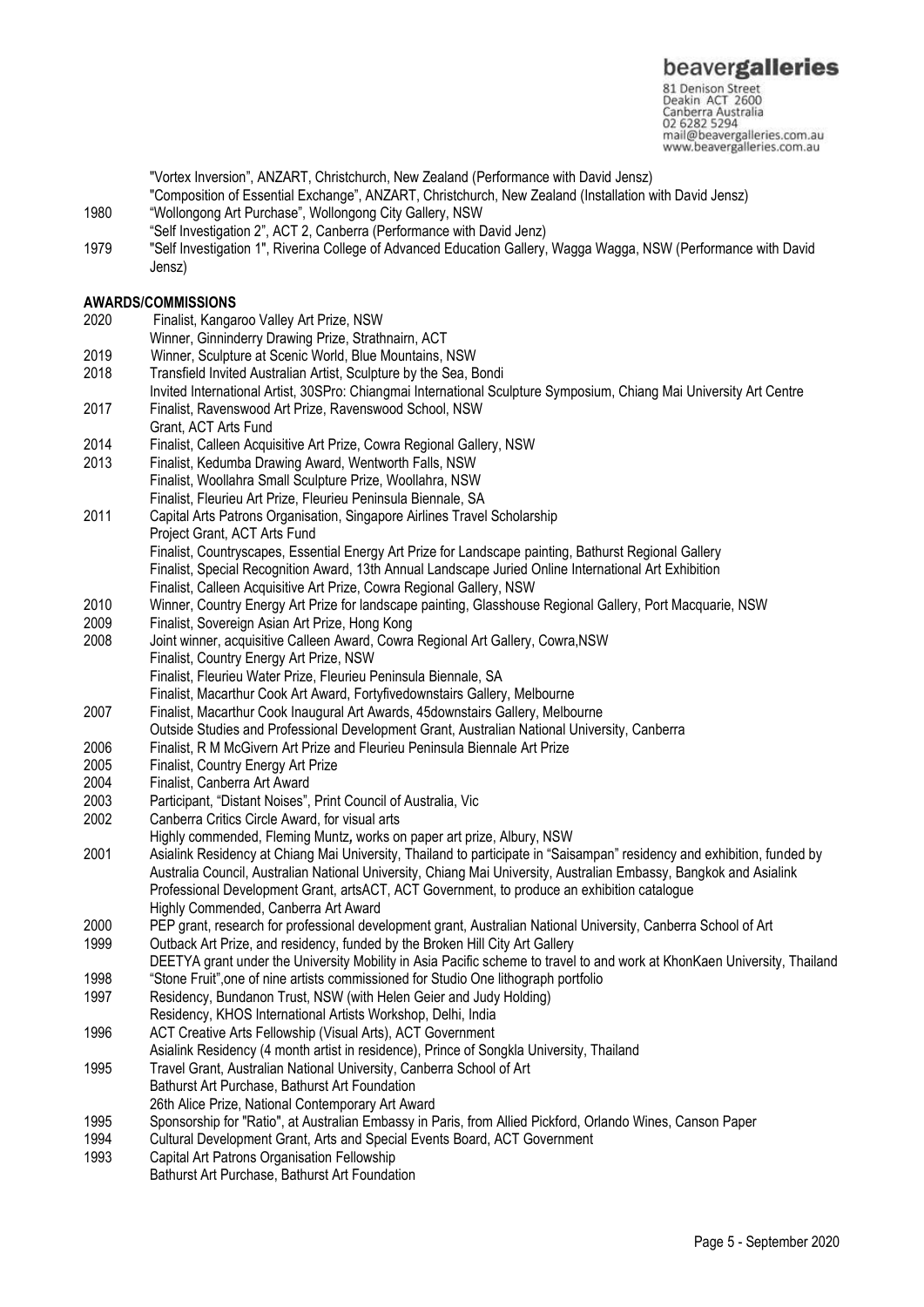- 1992 Professional Development Grant, Arts and Special Events Board, ACT Government
- 1990 Professional Experience Research Grant, Canberra School of Art
- "Evidence of the Past", Sculpture for Public Places, 4th Australian Sculpture Triennial
- 1981 Grant to Individuals, Visual Arts Board of The Australia Council

# **SELECTED PUBLICATIONS**<br>2016 <sup>"Objects for an uni-</sup>

- 2016 "Objects for an unknown future museum", Kim Mahood, *With Nature*, #3
- 2014 "Canberra: Expansion and contraction", Rachel Ormella, *Art Monthly Australia*, No. 270, June
- 2013 "Triple Threat kept firmly in its place", Jacqui Cheney, *The Canberra Times*, January 12 "Landscape as active collaborator", Sasha Grishin, *The Canberra Times*, October
- 2012 *Marking Place*, Peter Haynes, exhibition catalogue, Canberra Museum and Gallery
- 2010 "ACT Wrap", Sasha Grishin, *Australian Art Collector*, Issue 53, July September "Box Office, Art", Annemarie Lopez, *the (Sydney) Magazine*, *The Sydney Morning Herald*, Issue 86, June "Formidable look at nature", Sasha Grishin, *The Canberra Times*, 20 September
- 2008 "Lake George Inspires Work in Glass", Anne McMahon, *Canberra Times*, 5 February
- 2007 "Wendy Teakel: Parched", Sasha Grishin, Previews ACT, *Australian Art Collector*, Issue 40, April June "Strong Sense of Identity", Sasha Grishin, *The Canberra Times*, 4 April "Canberra couple's residency at uni rocks", Fran Voss, *The Examiner*, 4 June
- 2006 Fran Madigan, *Cultural Landscape, Wendy Teakel takes her inspiration from the land,* Victorian Lifestyle, October, Vol.5, No:8
- 2005 "Women's Works", Arts, *The Australian*, 6 October
- 2004 "Wendy Teakel and the rural vision in Australian sculpture*",* Professor Sasha Grishin*, Craft Arts International, No. 60* "Distinctive language in installation and paintings", Sonia Barron, *Canberra Times*, 5 July
- 2003 "Drought and Fire", Martin Thomas, *Artlink* volume 23, No:2 Interview with Julie Copeland, ABC Radio National, Sunday Morning Program, 4 May *"*Top Five Exhibitions", *Sydney Morning Herald*, 12 April
- 2002 *Saisampan,* S Rodboon, exhibition catalogue, Chiang Mai University and Asialink "An imposing spatial presence", Sasha Grishin, *Canberra Times*, 8 April *Cultural Spaces*, Peter Haynes, Canberra Museum and Gallery, inaugural monologue to recognise artists who have made a significant contribution to the local art scene *Wendy Teakel: recent work*, Kim Mahood, exhibition catalogue, Beaver Galleries, Canberra "Wendy Teakel, cultural spaces", Kim Mahood, Reviews *Eyeline,* No 48 Autumn/Winter
	- "Drawn from experience", Sonia Barron, *The Canberra Times,* 5 June
- 1999 *Marks and Territory*, Peter Haynes, exhibition catalogue, Bega Regional Art Gallery *We are Australian*, exhibition catalogue, We Are Australian Inc. "Teakel explores new landscapes",SashaGrishin, *Canberra Times*, 23 February "Win makes outback journey worthwhile", *Barrier Daily Truth*, 26 November
- 1998 "In Two Minds", Sasha Grishin, *Canberra Times*, 9 September
- 1996 "A Changing Scene Australian Art Since the 1960s", Michael Denholm, *Antipodes*, June "A journey in sculpture to Australia's Centre", Cassie Proudfoot, *The Canberra Times*, 11 May *"*Two friends stage joint exhibition", *Western Advocate*, 11 May "Innovative works on show", Belinda Arnold, *Western Advocate*, 1 June
- 1995 "Elegant Objects Neither Parochial nor Provincial", Sasha Grishin, *Canberra Times*, 8 April *Perceived Differently*, exhibition catalogue, Michael Desmond, Canberra National Sculpture Forum
- 1994 "Pine, pigment, charcoal, choreography", Helen Topliss, *Australia Art Monthly*, November *Origins and Departures*, exh. catalogue, Trevor Smith, Canberra Contemporary Art Space *Out Of the Box*, exhibition catalogue, Angela Philp and Peter Haynes, Nolan Gallery, ACT "Personal and philosophical views", Sonia Barron, *The Canberra Times*, 19 February "Exhibition deserves every success", Sonia Barron, *The Canberra Times,* 16 April "A sense of drama in sculptural statements", Sasha Grishin, *The Canberra Times*, 20 August
- 1993 "Capital Art", Peter Haynes, *Art and Australia*, Spring
- 1992 "A Dynamic Maverick", Bronwyn Watson, *Sydney Morning Herald*, 27 July
- 1991 "Bold and Original Work", Sasha Grishin, *The Canberra Times*, 7 October
- 1990 "A Maze of Symbols", Sonia Barron, *The Canberra Times*, 18 August
- 1986 "Ikebana Ryesei", Ken Scarlett, April, Japan (translated into Japanese) "Students Showing Diversity", *The Canberra Times*, 15 March

<sup>&</sup>quot;Natural Bush Is Inspiration", Sasha Grishin, The Canberra Times, 18 June